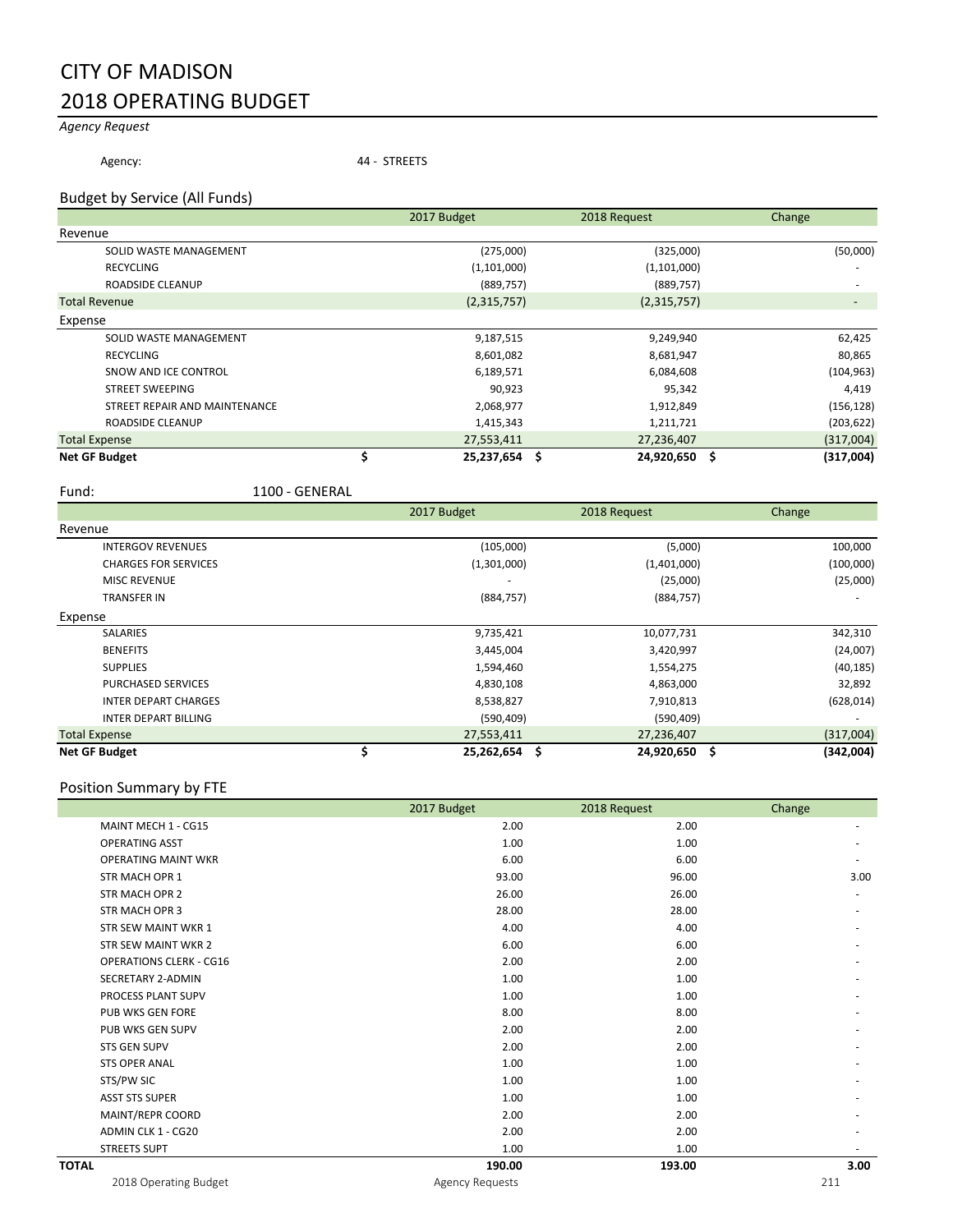

Public Works & Transportation **Streets Division** Chris Kelley, Streets Superintendent 1501 West Badger Road Madison, Wisconsin 53713 Phone: (608) 266-4681

July 12, 2017

To: David Schmiedicke, Finance Department

From: Chris Kelley, Streets Division

Subject: Streets Division 2018 Operating Budget Requests

Fax: (608) 267-1120 [streets@cityofmadison.com](mailto:streets@cityofmadison.com) [www.cityofmadison.com/streets](http://www.cityofmadison.com/streets)

The primary goals of our 2018 proposal is to continue with our efforts to provide a clean, safe, healthy, and welcoming atmosphere for City of Madison residents, businesses, and guests. We also aim to provide essential public works systems in the most cost effective manner while also protecting the City's wonderful and cherished natural landscapes. The Streets Division will continue collaborative efforts with other public works agencies to respond to citizen concerns. The Streets Division will also continue to review and evaluate the practices of our core services to make them the highest quality and most efficient services we can provide.

Long term, the Streets Division has a vision to transform Madison into a zero waste community through expert management of the City's waste stream and productive partnerships with other public and private agencies.

I look forward to further discussing our operating proposal in the coming weeks.

Sincerely,

Chris Kelley Superintendent - Streets Division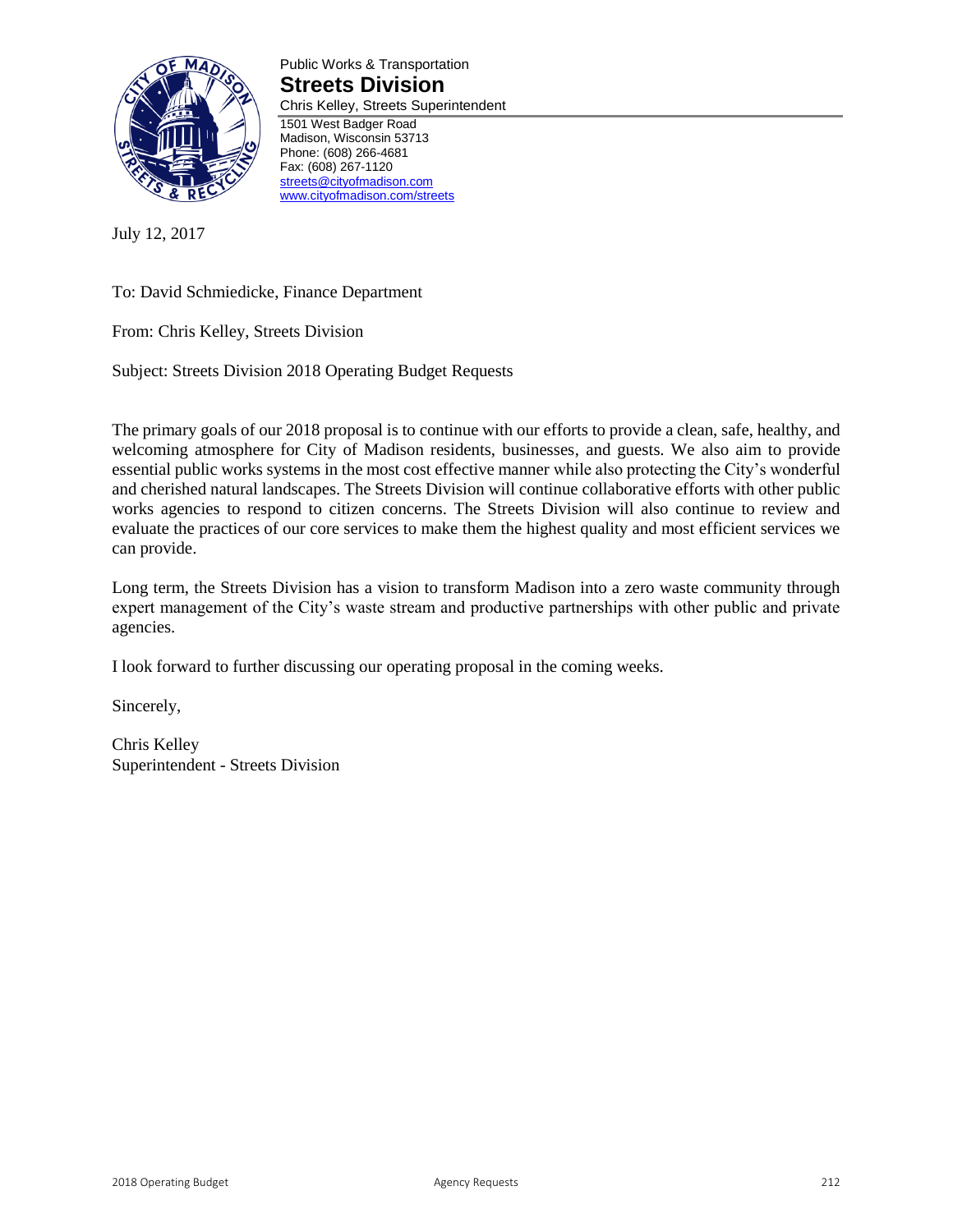## **SERVICE IDENTIFYING INFORMATION**

SELECT YOUR AGENCY:

#### **Streets**

SELECT YOUR AGENCY'S SERVICE:

### Recycling

SERVICE DESCRIPTION:

This service is responsible for the City's recycling program. Specific functions of the service include: bi-weekly curbside collection of recyclables; curbside yard waste and leaf collection; operation of three City yard waste drop-off sites; and curbside brush collection. The goal of this service is to collect recyclables and yard waste on a timely basis for City residents.

### **SERVICE GOALS**

What community need does the service address?

This service helps divert waste from our landfill as well as mitigating the environmental impact.

Who are the recipients of the service?

Recycling Collection's primary customers are residents of the City of Madison in single-family homes and multi-family buildings with 8 or fewer units.

What outcomes will be produced at the proposed funding level?

We will continue to provide this service to residents, reliably without change while also continuously searching for ways to expand the greater recycling program, including the small waste diversion, to help the City reach its zero waste goals.

What strategies are planned for 2018 to advance the stated outcomes?

The expansion of the recycling program, as mentioned above, will be incremental and based upon available resources and currently available infrastructure, therefore no major strategies are planned.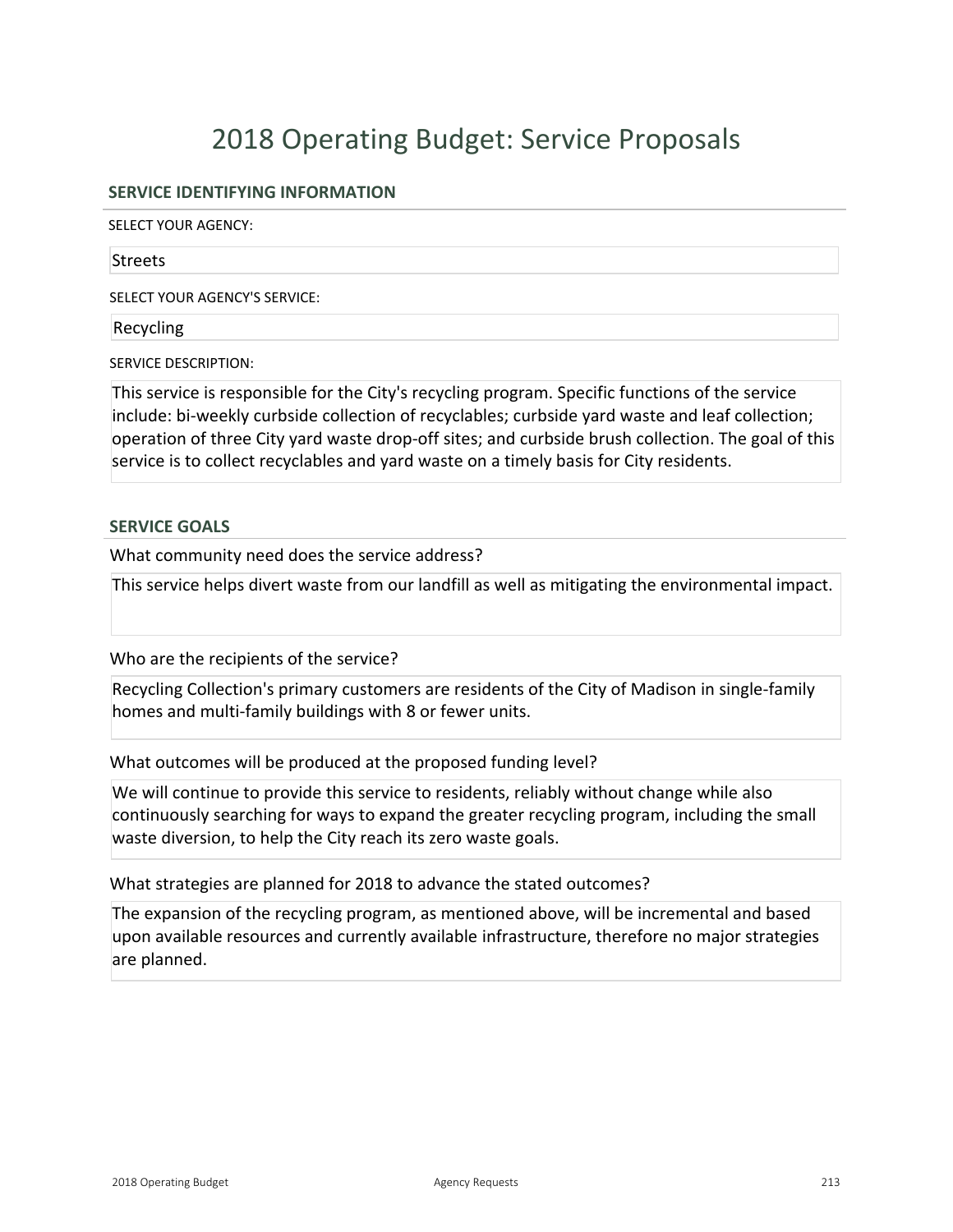## **SERVICE IDENTIFYING INFORMATION**

SELECT YOUR AGENCY:

#### **Streets**

SELECT YOUR AGENCY'S SERVICE:

Roadside Cleanup

SERVICE DESCRIPTION:

This service is responsible for the removal of noxious weeds and stumps, and the eradication of graffiti. The goal of this service is to improve the aesthetics and community safety in the City.

#### **SERVICE GOALS**

What community need does the service address?

This service addresses city aesthetics as well as ordinance compliance for weed control and graffiti.

Who are the recipients of the service?

The primary recipients of this service are the City of Madison residents.

What outcomes will be produced at the proposed funding level?

We will continue to provide general roadside clean-up operations, which includes mowing of some city-owned property, removal of graffiti, general roadside clean-up operations, and stump removal. Stump removal crews will continue to respond to trees taken down in response to the Emerald Ash Borer. With additional staff for the stump removal crews, more stumps are anticipated to be removed, but this will not speed the removal process as many more trees are being removed.

What strategies are planned for 2018 to advance the stated outcomes?

With the additional staffing made available for the Emerald Ash Borer response, we will be able to deploy additional stump removal crews to keep better pace with the number of trees being cut down. There are no other strategies currently planned for this group of services.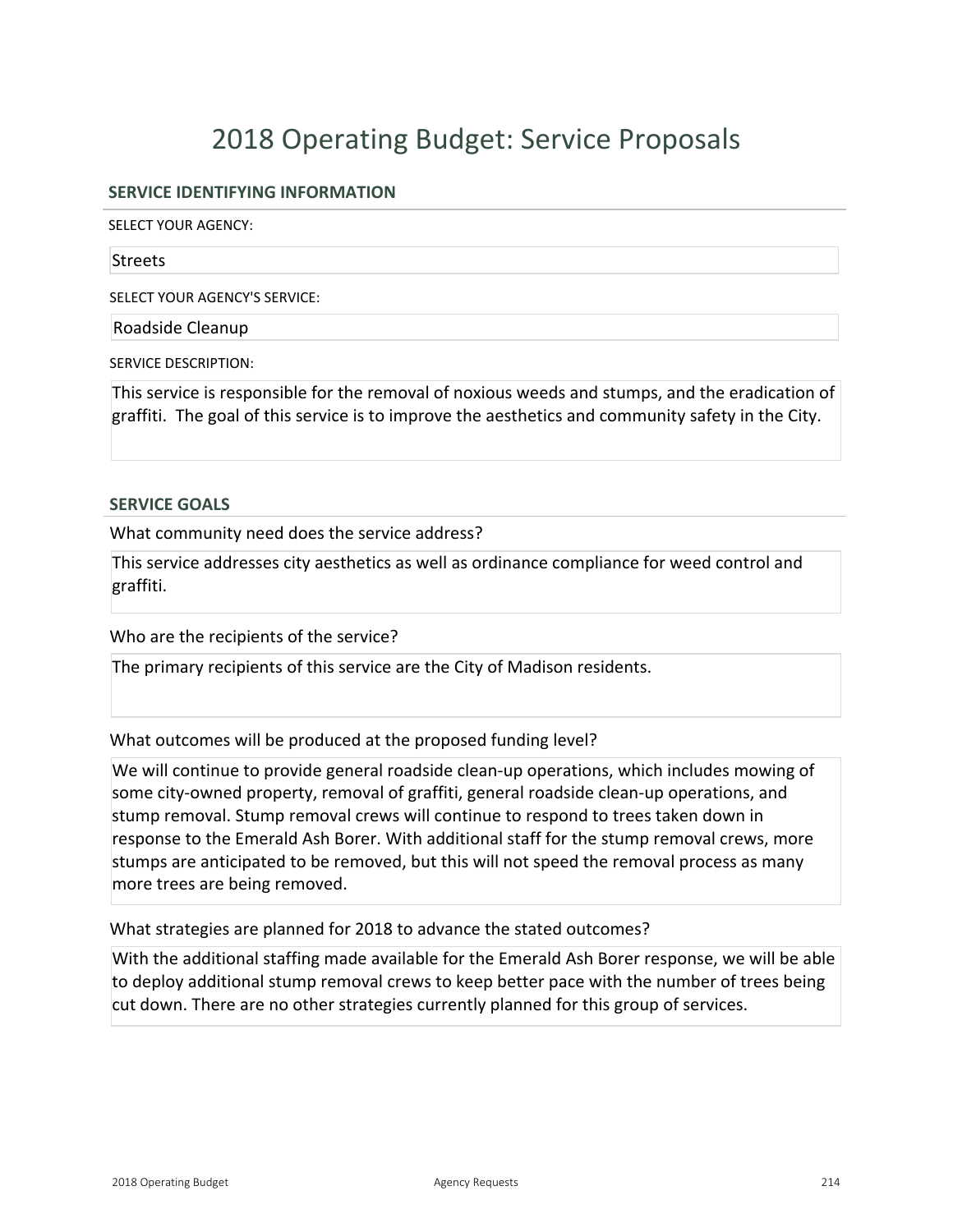## **SERVICE IDENTIFYING INFORMATION**

SELECT YOUR AGENCY:

#### **Streets**

SELECT YOUR AGENCY'S SERVICE:

Snow and Ice Control

SERVICE DESCRIPTION:

This service is responsible for the removal of snow and ice from all Madison streets and bicycle paths. The goal of the service is to maintain the desired response times for salting, sanding, and snow plowing through the use of the Street Division's 90 pieces of equipment and private contractors. The goal of this service is to provide community safety on the City's roadways and paths.

## **SERVICE GOALS**

What community need does the service address?

This service addresses public safety of roadways and sidewalks keeping roads open for emergency services and allowing businesses and schools to continue to operate without interruption.

Who are the recipients of the service?

All users of City of Madison roadways are recipients of this service.

What outcomes will be produced at the proposed funding level?

Continue responding to whatever conditions winter provides, to make Madison roadways safe for winter travel while also balancing environmental concerns regarding salt use.

What strategies are planned for 2018 to advance the stated outcomes?

There are no major strategies planned for 2018.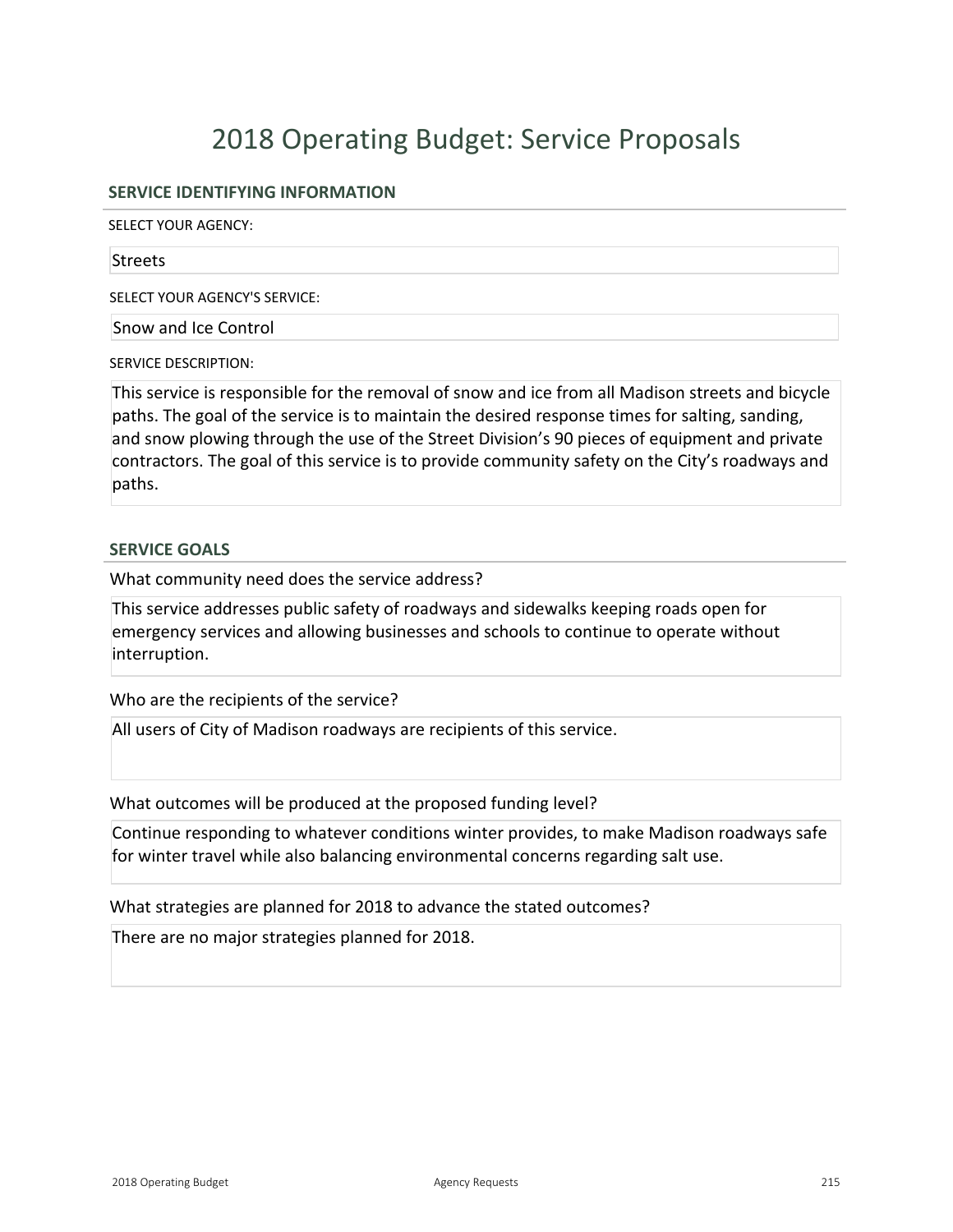## **SERVICE IDENTIFYING INFORMATION**

SELECT YOUR AGENCY:

#### **Streets**

SELECT YOUR AGENCY'S SERVICE:

Solid Waste Management

SERVICE DESCRIPTION:

This service is responsible for the collection and disposal of solid waste materials. The goal of this service is to collect all City refuse in accordance with the scheduled pick-up days throughout the City.

### **SERVICE GOALS**

What community need does the service address?

This service addresses the public health issue keeping our city clean and free from contaminants.

Who are the recipients of the service?

Refuse Collection's primary customers are residents of the City of Madison in single-family homes and multi-family buildings with 8 or fewer units.

What outcomes will be produced at the proposed funding level?

We will continue to provide this service to residents, reliably without change.

What strategies are planned for 2018 to advance the stated outcomes?

There are no major strategies planned for this service for 2018.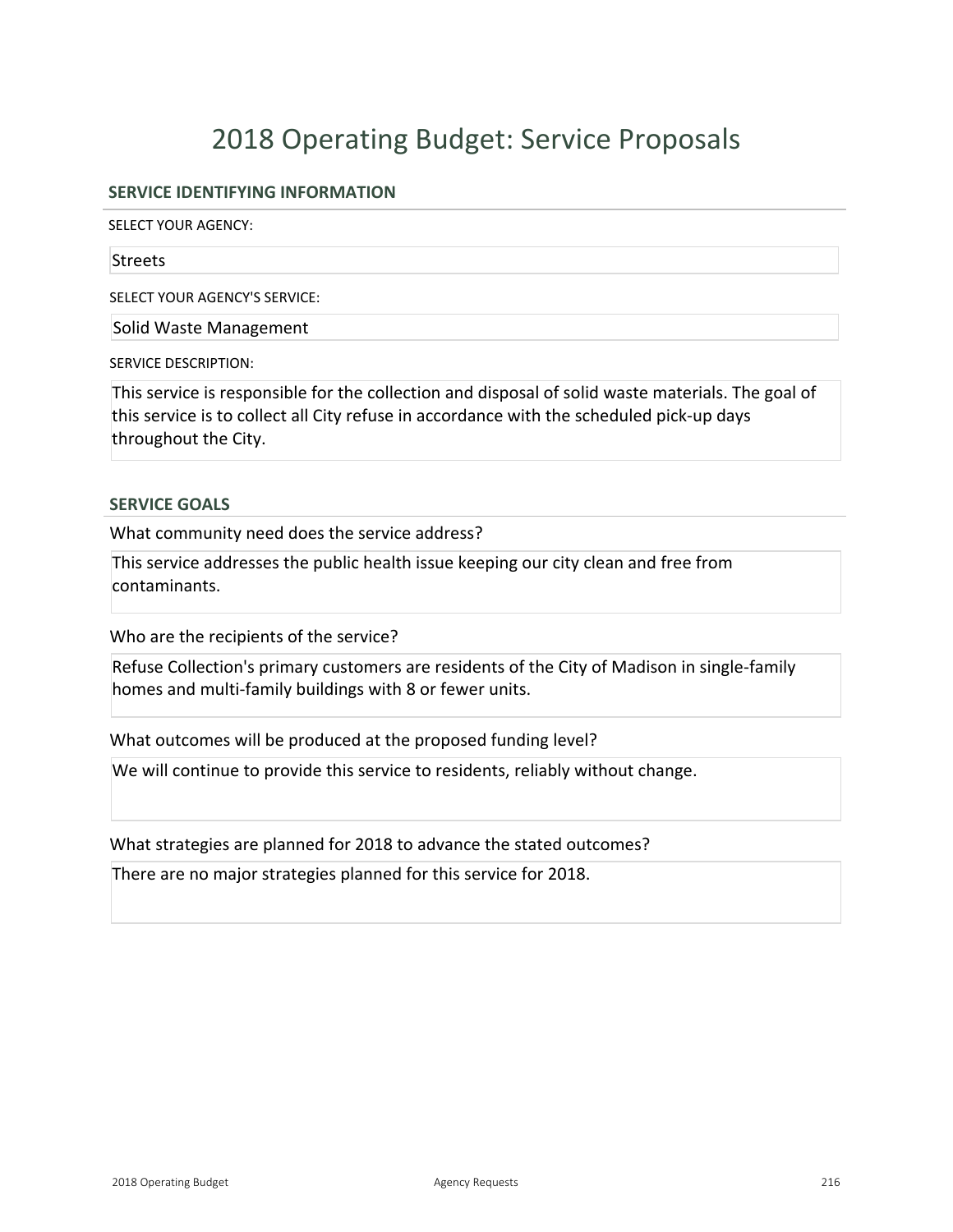## **SERVICE IDENTIFYING INFORMATION**

SELECT YOUR AGENCY:

#### **Streets**

SELECT YOUR AGENCY'S SERVICE:

### Street Sweeping

SERVICE DESCRIPTION:

This service is responsible for removing leaves, refuse, and other debris from the City's streets by using the Streets Division's nine street sweepers. The goal of this service is to maintain a healthy environment for City stakeholders by minimizing the amount of pollutants entering the lakes and waterways.

### **SERVICE GOALS**

What community need does the service address?

This service mitigates the environmental impact of stormwater runoff keeping debris and organic material out of the storm system and out of the lakes.

Who are the recipients of the service?

All users of the City of Madison roadways and all users of the lakes are the primary recipients of this service.

What outcomes will be produced at the proposed funding level?

We will continue sweeping streets to keep the roads safe, and to keep debris from washing into the storm drains, and eventually into the lakes.

What strategies are planned for 2018 to advance the stated outcomes?

There are no major strategies planned for Street Sweeping for 2018.